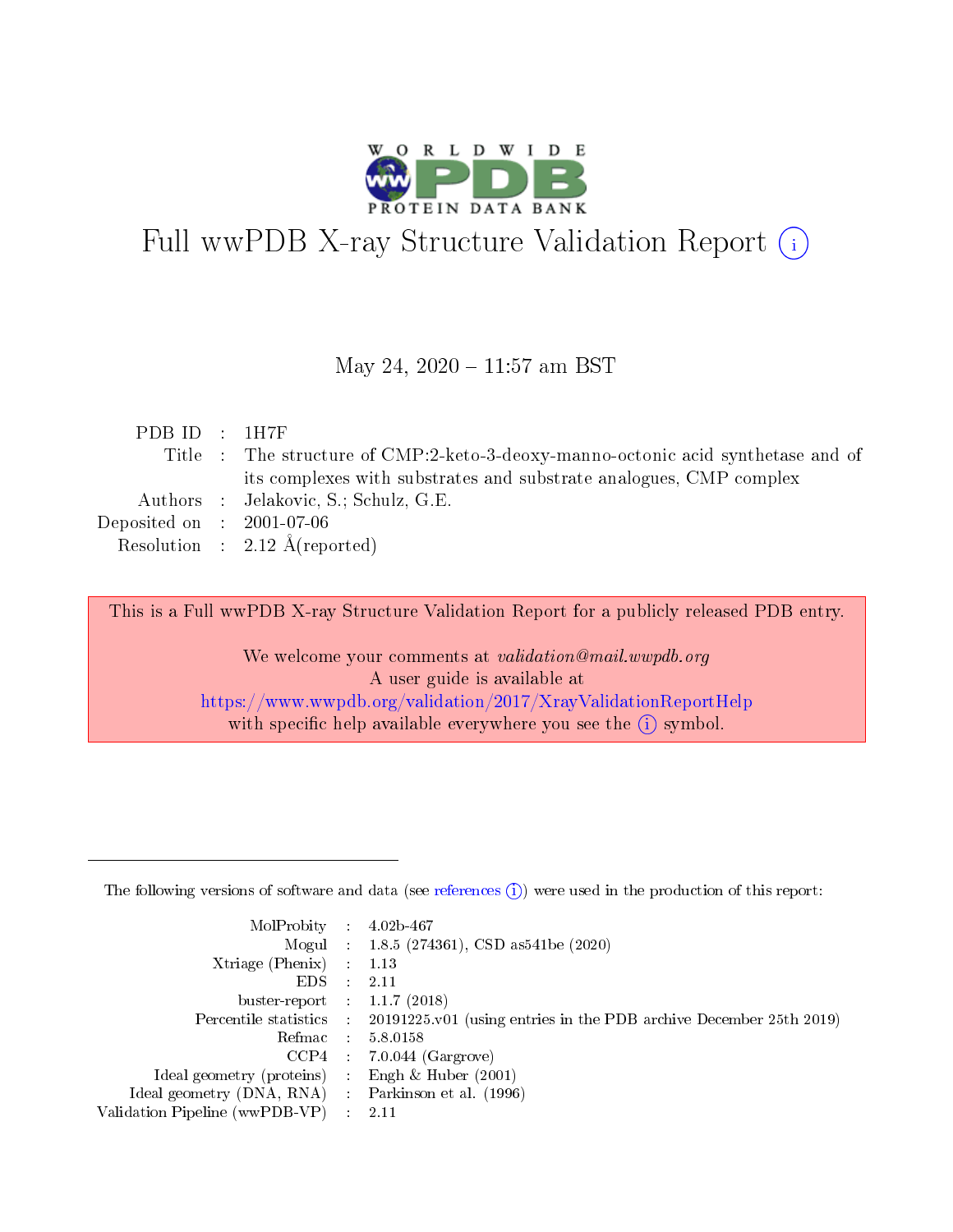# 1 [O](https://www.wwpdb.org/validation/2017/XrayValidationReportHelp#overall_quality)verall quality at a glance  $(i)$

The following experimental techniques were used to determine the structure: X-RAY DIFFRACTION

The reported resolution of this entry is 2.12 Å.

Percentile scores (ranging between 0-100) for global validation metrics of the entry are shown in the following graphic. The table shows the number of entries on which the scores are based.



| Metric                | Whole archive<br>$(\#\text{Entries})$ | <b>Similar resolution</b><br>$(\#\text{Entries}, \text{resolution range}(\text{\AA}))$ |  |  |
|-----------------------|---------------------------------------|----------------------------------------------------------------------------------------|--|--|
| $R_{free}$            | 130704                                | $6241(2.14-2.10)$                                                                      |  |  |
| Clashscore            | 141614                                | 6778 (2.14-2.10)                                                                       |  |  |
| Ramachandran outliers | 138981                                | $6705(2.14-2.10)$                                                                      |  |  |
| Sidechain outliers    | 138945                                | $6706(2.14-2.10)$                                                                      |  |  |
| RSRZ outliers         | 127900                                | 6112 $(2.14-2.10)$                                                                     |  |  |

The table below summarises the geometric issues observed across the polymeric chains and their fit to the electron density. The red, orange, yellow and green segments on the lower bar indicate the fraction of residues that contain outliers for  $>=3, 2, 1$  and 0 types of geometric quality criteria respectively. A grey segment represents the fraction of residues that are not modelled. The numeric value for each fraction is indicated below the corresponding segment, with a dot representing fractions  $\epsilon=5\%$  The upper red bar (where present) indicates the fraction of residues that have poor fit to the electron density. The numeric value is given above the bar.

| Mol | Chain | Length | Quality of chain |     |  |
|-----|-------|--------|------------------|-----|--|
|     |       | 245    | 7%<br>84%        | 15% |  |
|     |       | 245    | $\%$<br>87%      | 11% |  |

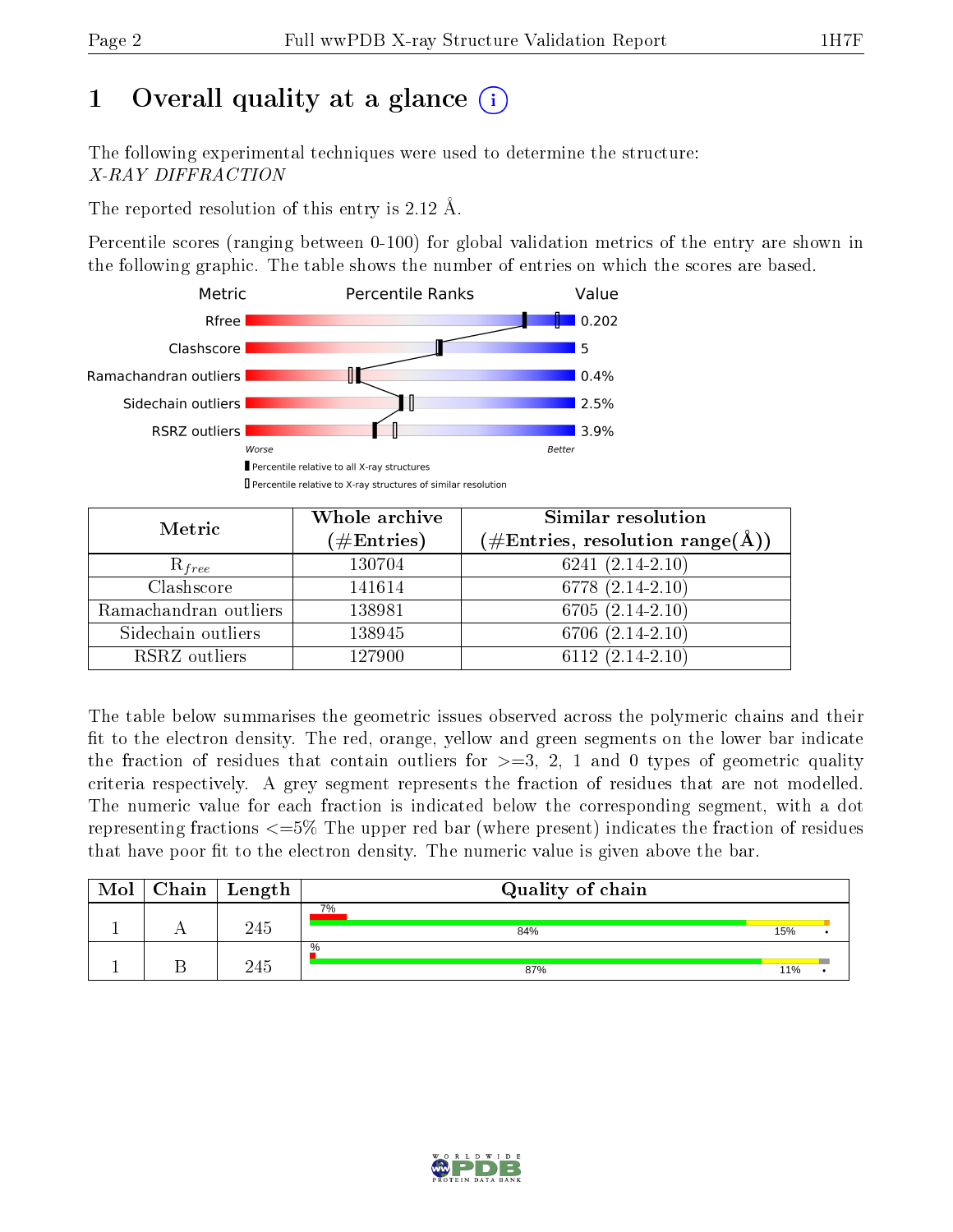# 2 Entry composition (i)

There are 3 unique types of molecules in this entry. The entry contains 4112 atoms, of which 0 are hydrogens and 0 are deuteriums.

In the tables below, the ZeroOcc column contains the number of atoms modelled with zero occupancy, the AltConf column contains the number of residues with at least one atom in alternate conformation and the Trace column contains the number of residues modelled with at most 2 atoms.

 Molecule 1 is a protein called 3-DEOXY-MANNO-OCTULOSONATE CYTIDYLYL-TRANSFERASE.

| Mol | Chain Residues | Atoms                    |                        |  |       | $\rm{ZeroOcc}$   AltConf   Trace |  |  |
|-----|----------------|--------------------------|------------------------|--|-------|----------------------------------|--|--|
|     | 245            | Total<br>1897            | C N<br>1188 339        |  | - 360 | 10                               |  |  |
|     | 241            | $\mathrm{Total}$<br>1869 | C N<br>1173 334 352 10 |  |       |                                  |  |  |

 Molecule 2 is CYTIDINE-5'-MONOPHOSPHATE (three-letter code: C5P) (formula:  $C_9H_{14}N_3O_8P$ ).



|  | Mol   Chain   Residues | Atoms       |  |  |  | $ZeroOcc \mid AltConf \mid$ |  |
|--|------------------------|-------------|--|--|--|-----------------------------|--|
|  |                        | Total C N O |  |  |  |                             |  |
|  |                        |             |  |  |  |                             |  |

• Molecule 3 is water.

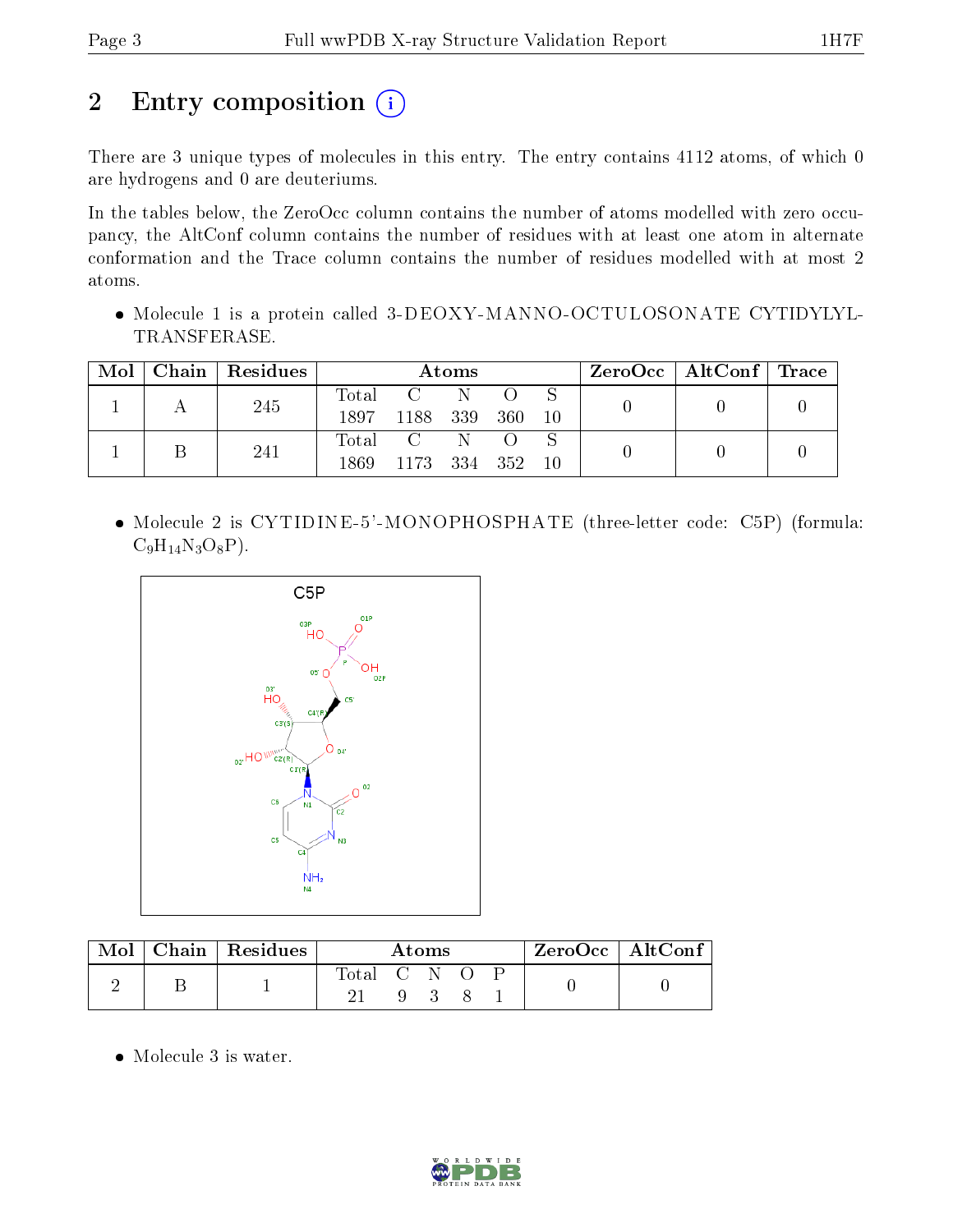|  | $Mol$   Chain   Residues | Atoms               | ZeroOcc   AltConf |
|--|--------------------------|---------------------|-------------------|
|  | 134                      | Total<br>134<br>134 |                   |
|  | 191                      | Total<br>191<br>191 |                   |

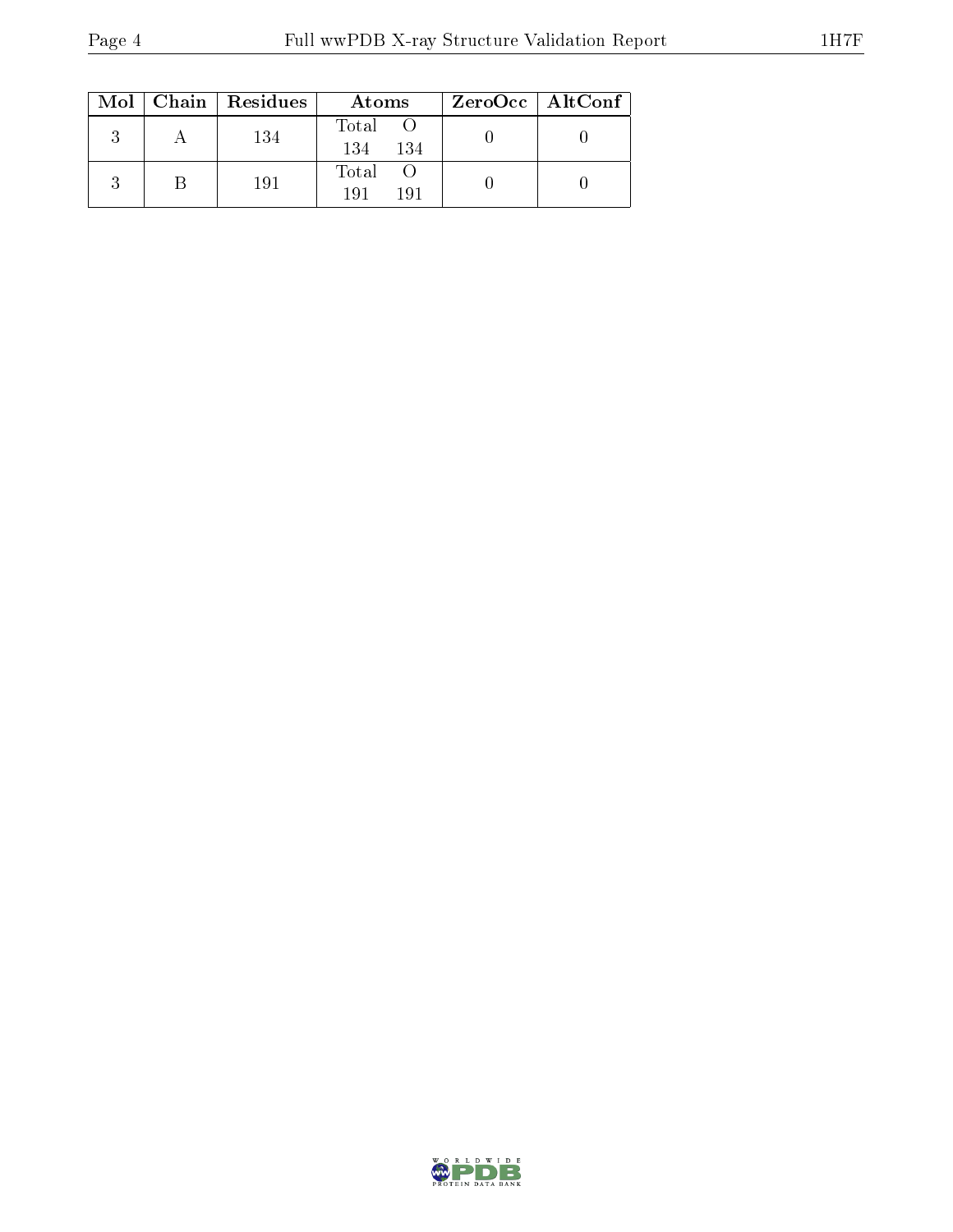## 3 Residue-property plots  $(i)$

These plots are drawn for all protein, RNA and DNA chains in the entry. The first graphic for a chain summarises the proportions of the various outlier classes displayed in the second graphic. The second graphic shows the sequence view annotated by issues in geometry and electron density. Residues are color-coded according to the number of geometric quality criteria for which they contain at least one outlier: green  $= 0$ , yellow  $= 1$ , orange  $= 2$  and red  $= 3$  or more. A red dot above a residue indicates a poor fit to the electron density (RSRZ  $> 2$ ). Stretches of 2 or more consecutive residues without any outlier are shown as a green connector. Residues present in the sample, but not in the model, are shown in grey.

• Molecule 1: 3-DEOXY-MANNO-OCTULOSONATE CYTIDYLYLTRANSFERASE



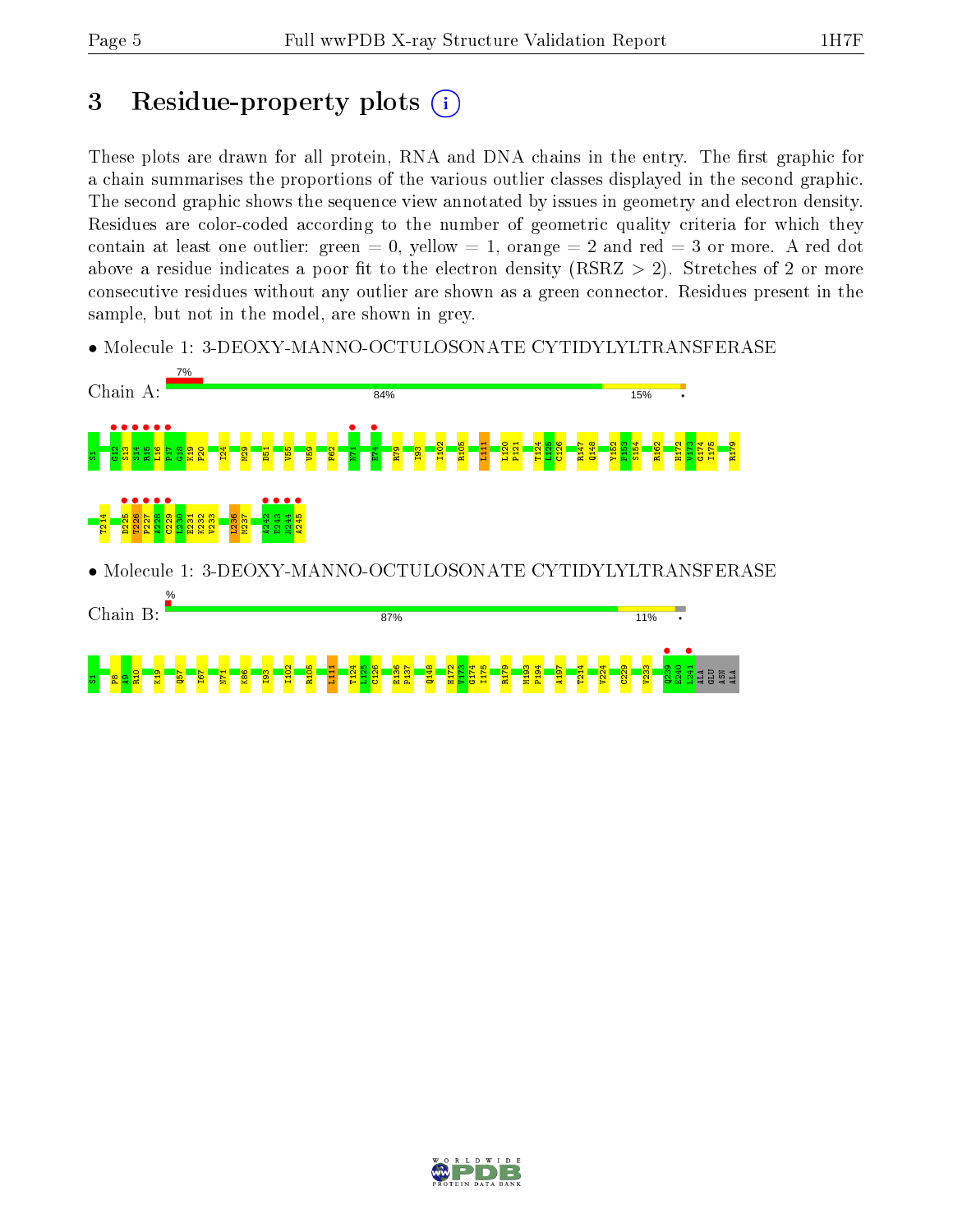# 4 Data and refinement statistics  $(i)$

| Property                                                             | <b>Value</b>                                                 | Source     |
|----------------------------------------------------------------------|--------------------------------------------------------------|------------|
| Space group                                                          | P 1 21 1                                                     | Depositor  |
| Cell constants                                                       | $133.36\text{\AA}$<br>$46.02\text{\AA}$<br>$48.40\text{\AA}$ |            |
| a, b, c, $\alpha$ , $\beta$ , $\gamma$                               | $90.00^\circ$<br>$102.37^{\circ}$<br>$90.00^\circ$           | Depositor  |
| Resolution $(A)$                                                     | 22.00<br>$-2.12$                                             | Depositor  |
|                                                                      | 19.28<br>$-2.12$                                             | <b>EDS</b> |
| % Data completeness                                                  | $93.0(22.00-2.12)$                                           | Depositor  |
| (in resolution range)                                                | $92.7(19.28-2.12)$                                           | <b>EDS</b> |
| $R_{merge}$                                                          | (Not available)                                              | Depositor  |
| $\mathrm{R}_{sym}$                                                   | 0.07                                                         | Depositor  |
| $\langle I/\sigma(I) \rangle^{-1}$                                   | $\overline{4.97}$ (at 2.13Å)                                 | Xtriage    |
| Refinement program                                                   | $X$ -PLOR 3.851                                              | Depositor  |
| $R, R_{free}$                                                        | 0.184,<br>0.226                                              | Depositor  |
|                                                                      | 0.163<br>0.202<br>$\ddot{\phantom{a}}$                       | DCC        |
| $R_{free}$ test set                                                  | 939 reflections $(3.14\%)$                                   | wwPDB-VP   |
| Wilson B-factor $(A^2)$                                              | 20.9                                                         | Xtriage    |
| Anisotropy                                                           | 0.666                                                        | Xtriage    |
| Bulk solvent $k_{sol}(e/\mathring{A}^3)$ , $B_{sol}(\mathring{A}^2)$ | $0.32$ , $52.9$                                              | <b>EDS</b> |
| L-test for twinning <sup>2</sup>                                     | $>$ = 0.48, < $L^2$ > = 0.30<br>< L                          | Xtriage    |
| Estimated twinning fraction                                          | $0.028$ for $1, -k, h$                                       | Xtriage    |
| $F_o, F_c$ correlation                                               | 0.96                                                         | <b>EDS</b> |
| Total number of atoms                                                | 4112                                                         | wwPDB-VP   |
| Average B, all atoms $(A^2)$                                         | $27.0\,$                                                     | wwPDB-VP   |

Xtriage's analysis on translational NCS is as follows: The largest off-origin peak in the Patterson function is  $6.38\%$  of the height of the origin peak. No significant pseudotranslation is detected.

<sup>&</sup>lt;sup>2</sup>Theoretical values of  $\langle |L| \rangle$ ,  $\langle L^2 \rangle$  for acentric reflections are 0.5, 0.333 respectively for untwinned datasets, and 0.375, 0.2 for perfectly twinned datasets.



<span id="page-5-1"></span><span id="page-5-0"></span><sup>1</sup> Intensities estimated from amplitudes.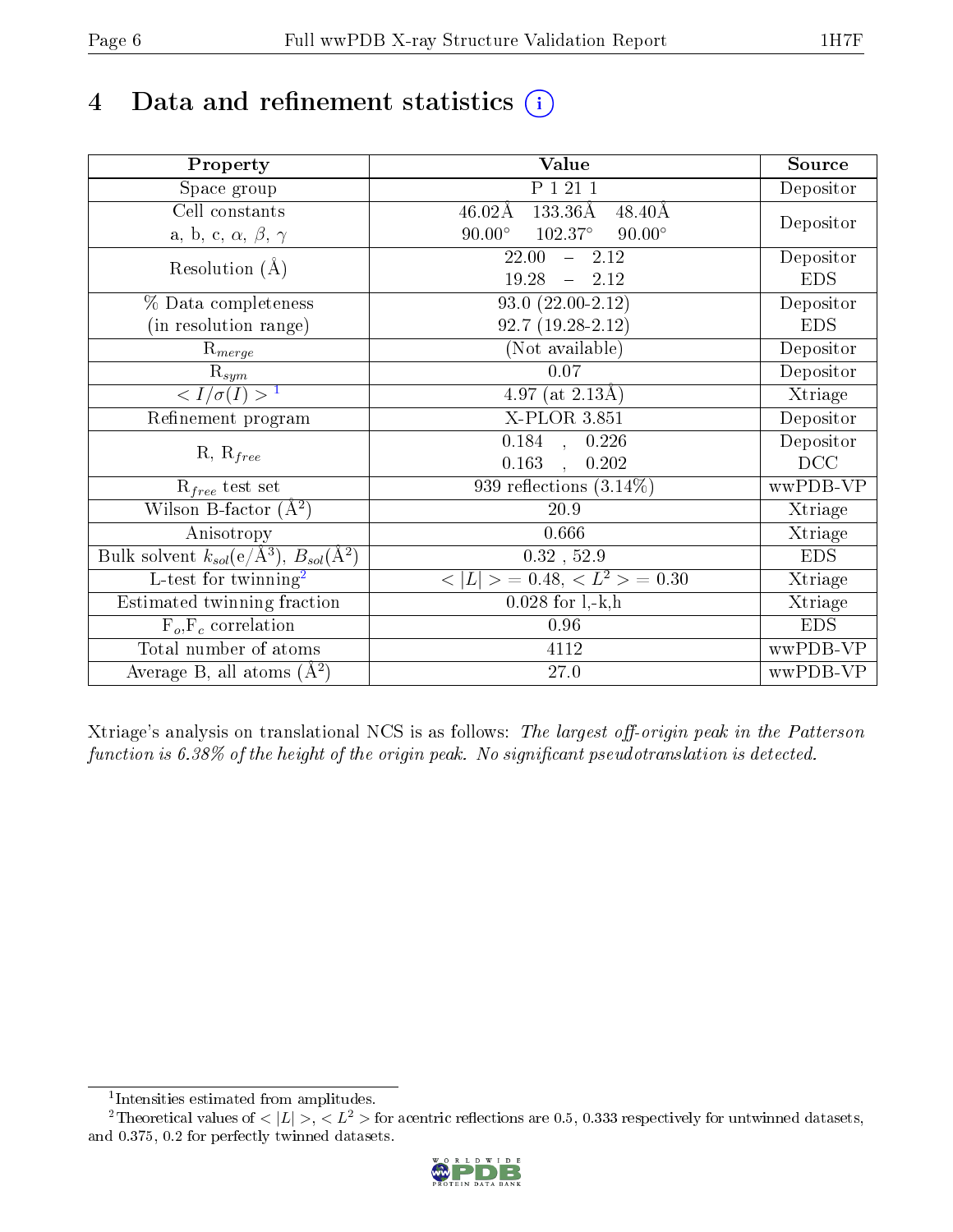# 5 Model quality  $(i)$

### 5.1 Standard geometry  $(i)$

Bond lengths and bond angles in the following residue types are not validated in this section: C5P

The Z score for a bond length (or angle) is the number of standard deviations the observed value is removed from the expected value. A bond length (or angle) with  $|Z| > 5$  is considered an outlier worth inspection. RMSZ is the root-mean-square of all Z scores of the bond lengths (or angles).

| Mol | Chain |             | Bond lengths | Bond angles |             |  |
|-----|-------|-------------|--------------|-------------|-------------|--|
|     |       | <b>RMSZ</b> | $\# Z  > 5$  | RMSZ        | # $ Z  > 5$ |  |
|     |       | 0.32        | 0/1932       | 0.59        | 0/2625      |  |
|     | R     | 0.33        | 0/1904       | 0.62        | 0/2588      |  |
| ΑĦ  | A 11  | 0.32        | 0/3836       | 0.61        | /5213       |  |

There are no bond length outliers.

There are no bond angle outliers.

There are no chirality outliers.

There are no planarity outliers.

### $5.2$  Too-close contacts  $(i)$

In the following table, the Non-H and H(model) columns list the number of non-hydrogen atoms and hydrogen atoms in the chain respectively. The H(added) column lists the number of hydrogen atoms added and optimized by MolProbity. The Clashes column lists the number of clashes within the asymmetric unit, whereas Symm-Clashes lists symmetry related clashes.

|   |      | Mol   Chain   Non-H   H(model)   H(added) |      |    | $\mid$ Clashes $\mid$ Symm-Clashes |
|---|------|-------------------------------------------|------|----|------------------------------------|
|   | 1897 |                                           | 1910 | 22 |                                    |
|   | 1869 |                                           | 1888 | 15 |                                    |
|   | 2.   |                                           | 1 ດ  |    |                                    |
| ົ | 134  |                                           |      |    |                                    |
| ົ | 191  |                                           |      |    |                                    |
|   | 119  |                                           | 3810 | 36 |                                    |

The all-atom clashscore is defined as the number of clashes found per 1000 atoms (including hydrogen atoms). The all-atom clashscore for this structure is 5.

All (36) close contacts within the same asymmetric unit are listed below, sorted by their clash magnitude.

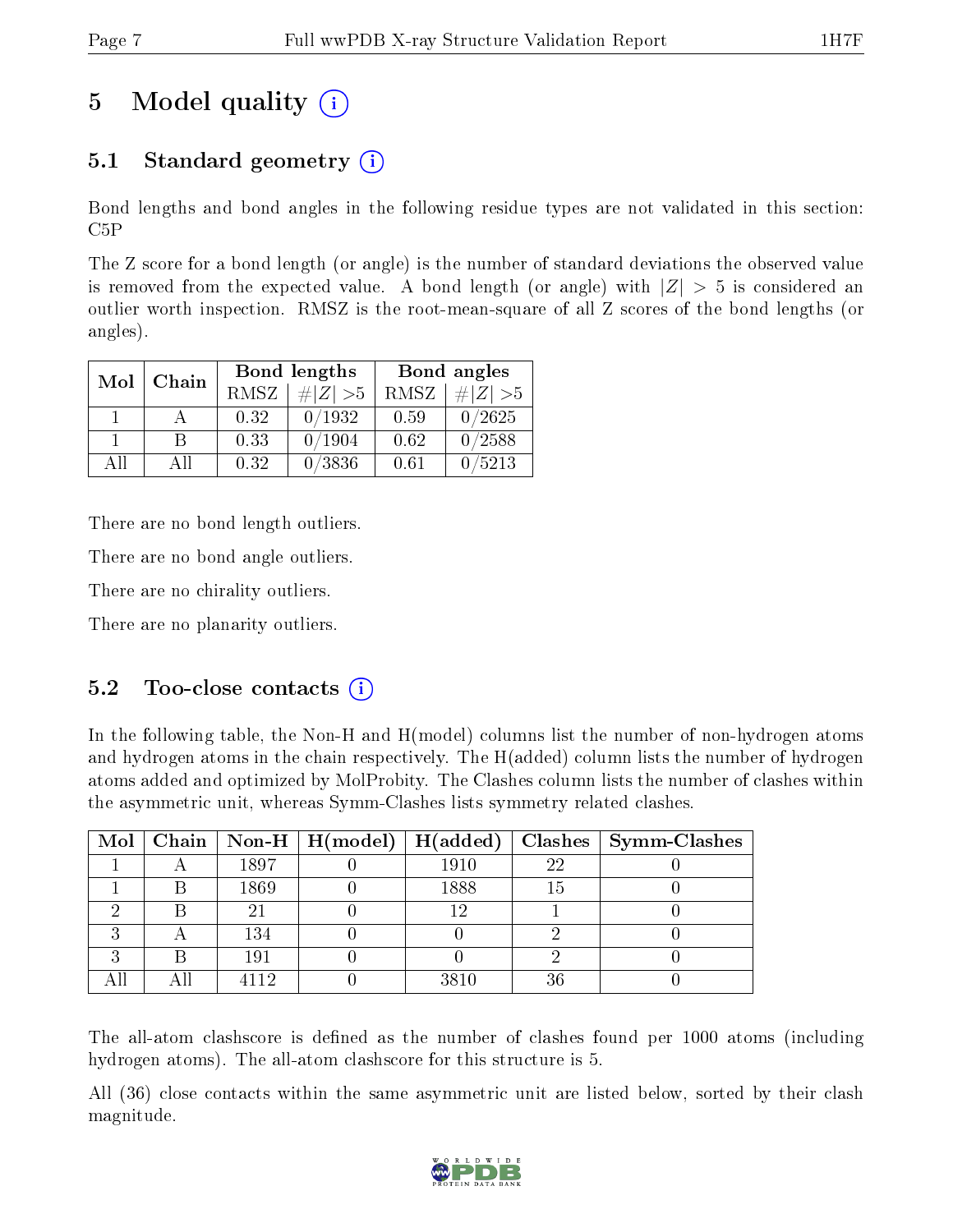| Atom-1                               | $\boldsymbol{\mathrm{Atom}\text{-}2}$ | Interatomic      | <b>Clash</b>  |  |
|--------------------------------------|---------------------------------------|------------------|---------------|--|
|                                      |                                       | distance $(\AA)$ | overlap $(A)$ |  |
| 1: A:226:THR:HG23                    | 1:A:229:CYS:HB2                       | 1.79             | 0.64          |  |
| 1:B:67:ILE:HD11                      | 1:B:86:LYS:HD3                        | 1.83             | 0.60          |  |
| 1: B: 124: THR: OG1                  | $1:B:172:\overline{HIS:HE1}$          | 1.88             | 0.56          |  |
| 1:B:57:GLN:HG3                       | 3:B:2004:HOH:O                        | 2.06             | 0.55          |  |
| $1:$ A:232:LYS:O                     | 1: A:236:LEU:HB2                      | 2.06             | 0.55          |  |
| 1: A: 55: VAL: O                     | 1: A:59: VAL:HG23                     | 2.07             | 0.55          |  |
| 1: A: 19: LYS: O                     | 1: A:29:MET:HE2                       | 2.09             | 0.53          |  |
| 1:A:93:ILE:HD11                      | 1: A: 111: LEU: HG                    | 1.91             | 0.52          |  |
| 1:B:67:ILE:HD11                      | 1: B:86: LYS:CD                       | 2.40             | 0.52          |  |
| 1:A:172:HIS:HD2                      | 3:A:2115:HOH:O                        | 1.93             | 0.51          |  |
| 1:B:193:MET:HB3                      | 1:B:194:PRO:HD3                       | 1.93             | 0.51          |  |
| 1: A: 126: CYS: SG                   | 1: A:214:THR:HG22                     | 2.51             | 0.51          |  |
| 1: A:13: SER:HB3                     | 1: A: 16: LEU: O                      | 2.11             | 0.50          |  |
| 1:B:19:LYS:HD2                       | 1:B:224:VAL:O                         | 2.10             | 0.50          |  |
| 1:A:227:PRO:O                        | 1:A:231:GLU:HG2                       | 2.12             | 0.49          |  |
| 1: A:124:THR:OG1                     | 1:A:172:HIS:HE1                       | 1.96             | 0.48          |  |
| 1:A:162:ARG:HB3                      | 1:B:197:ALA:O                         | 2.13             | 0.48          |  |
| 1:B:102:ILE:HD13                     | 1:B:175:ILE:HD11                      | 1.95             | 0.47          |  |
| 1:A:51:ASP:HB3                       | 1:A:79:ARG:HH21                       | 1.79             | 0.47          |  |
| 1:B:126:CYS:SG                       | 1:B:214:THR:HG22                      | 2.54             | 0.47          |  |
| 1:A:59:VAL:HA                        | $1:$ A:62:PHE:CE2                     | 2.50             | 0.46          |  |
| 1: A:229: CYS:O                      | 1: A:233: VAL:HG23                    | 2.16             | 0.46          |  |
| 1:B:93:ILE:HD11                      | 1:B:111:LEU:HG                        | 2.00             | 0.44          |  |
| 1: A: 152: TYR: CE2                  | 1:A:154:SER:HB2                       | 2.52             | 0.44          |  |
| $1:A:102:\overline{\text{ILE:HD13}}$ | 1: A:175: ILE: HD11                   | 1.99             | 0.44          |  |
| 1:A:19:LYS:N                         | 1:A:20:PRO:HD2                        | 2.33             | 0.43          |  |
| 1:B:229:CYS:O                        | 1:B:233:VAL:HG23                      | 2.19             | 0.43          |  |
| 1:A:245:ALA:HA                       | 3:A:2134:HOH:O                        | 2.19             | 0.43          |  |
| 1:B:105:ARG:HA                       | 1:B:105:ARG:HD3                       | 1.86             | 0.42          |  |
| 1:B:136:GLU:HA                       | 1:B:137:PRO:HD3                       | 1.82             | 0.42          |  |
| 1:A:147:ARG:O                        | 1: A:148: GLN: HB2                    | 2.20             | 0.42          |  |
| 1:A:24:ILE:HG21                      | 1: A: 237: MET: HE2                   | 2.01             | 0.41          |  |
| $1:B:8:PRO:H\overline{B2}$           | 2:B:1242:C5P:H1'                      | 2.02             | 0.41          |  |
| 1:A:226:THR:HG23                     | 1:A:229:C <sub>YS:CB</sub>            | 2.49             | 0.40          |  |
| 1:B:148:GLN:NE2                      | 3:B:2123:HOH:O                        | 2.50             | 0.40          |  |
| 1: A: 120: LEU: HA                   | 1:A:121:PRO:HD3                       | 1.87             | 0.40          |  |

There are no symmetry-related clashes.

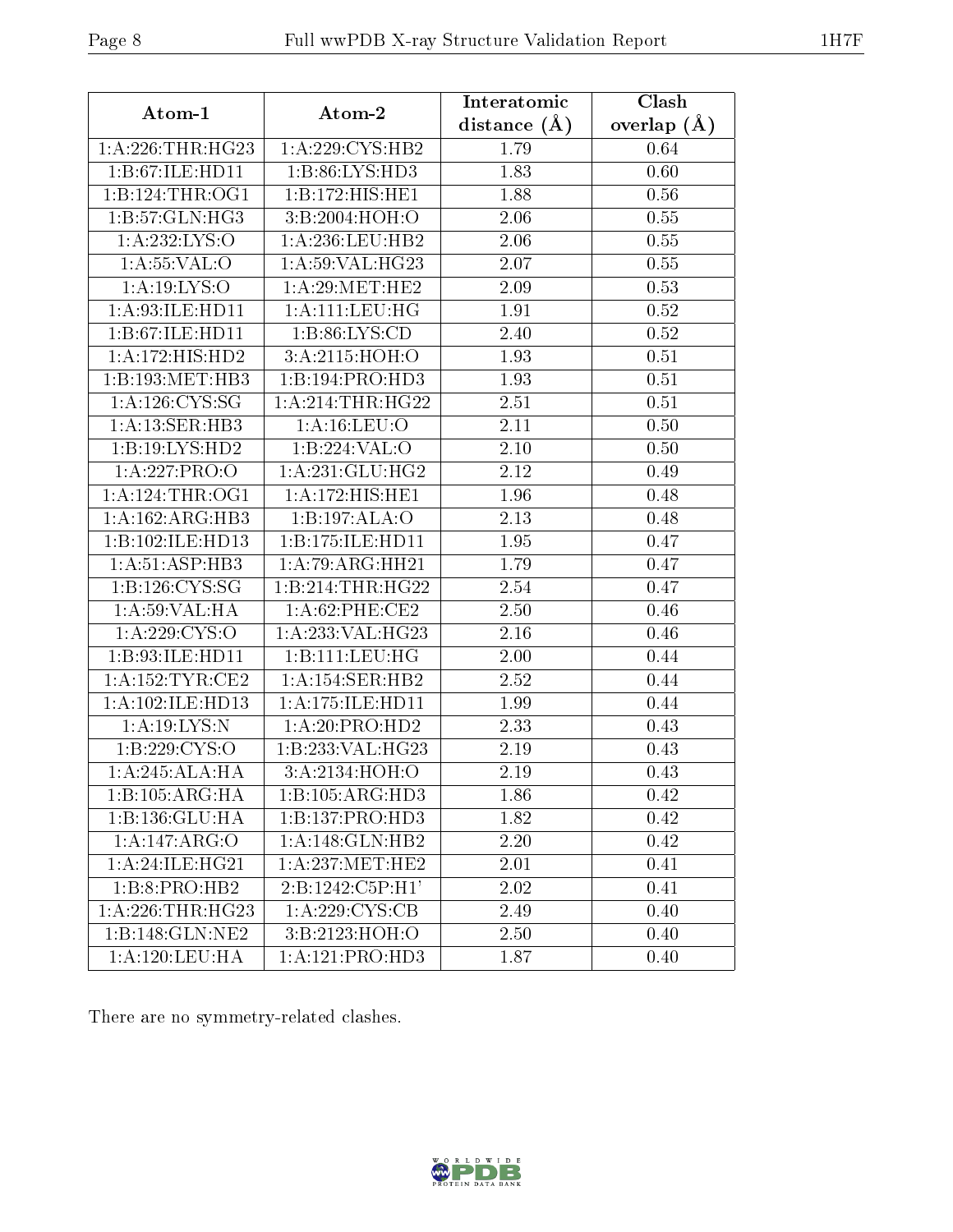### 5.3 Torsion angles (i)

#### 5.3.1 Protein backbone  $(i)$

In the following table, the Percentiles column shows the percent Ramachandran outliers of the chain as a percentile score with respect to all X-ray entries followed by that with respect to entries of similar resolution.

The Analysed column shows the number of residues for which the backbone conformation was analysed, and the total number of residues.

| Mol | Chain | Analysed                     | Favoured      | Allowed   | $\vert$ Outliers | Percentiles     |
|-----|-------|------------------------------|---------------|-----------|------------------|-----------------|
|     |       | 243/245(99%)                 | 233 (96 $%$ ) | $9(4\%)$  | $1(0\%)$         | <b>32</b><br>34 |
|     |       | $239/245(98\%)$   232 (97\%) |               | 6 $(2\%)$ | $1(0\%)$         | 32<br>34        |
| All | All   | $482/490(98\%)$              | $465(96\%)$   | $15(3\%)$ | $2(0\%)$         | 32<br>34        |

All (2) Ramachandran outliers are listed below:

| Mol | Chain | Res | Type   |
|-----|-------|-----|--------|
|     |       |     | 고급비 수  |
|     |       |     | ب اے ک |

#### 5.3.2 Protein sidechains  $(i)$

In the following table, the Percentiles column shows the percent sidechain outliers of the chain as a percentile score with respect to all X-ray entries followed by that with respect to entries of similar resolution.

The Analysed column shows the number of residues for which the sidechain conformation was analysed, and the total number of residues.

| Mol | Chain | Analysed          | Rotameric | Outliers  | Percentiles |    |  |
|-----|-------|-------------------|-----------|-----------|-------------|----|--|
|     |       | $202/202(100\%)$  | 196 (97%) | $6(3\%)$  | 41          | 43 |  |
|     | B     | 200/202(99%)      | 196 (98%) | $4(2\%)$  | 55          | 59 |  |
| All | All   | $402/404$ (100\%) | 392 (98%) | $10(2\%)$ | 47          | 50 |  |

All (10) residues with a non-rotameric sidechain are listed below:

| Mol | Chain | Res | Type       |
|-----|-------|-----|------------|
|     |       | 105 | $\rm{ARG}$ |
|     |       | 111 | LEU        |
|     |       | 179 | $\rm{ARG}$ |
|     |       | 225 | A SP       |

Continued on next page...

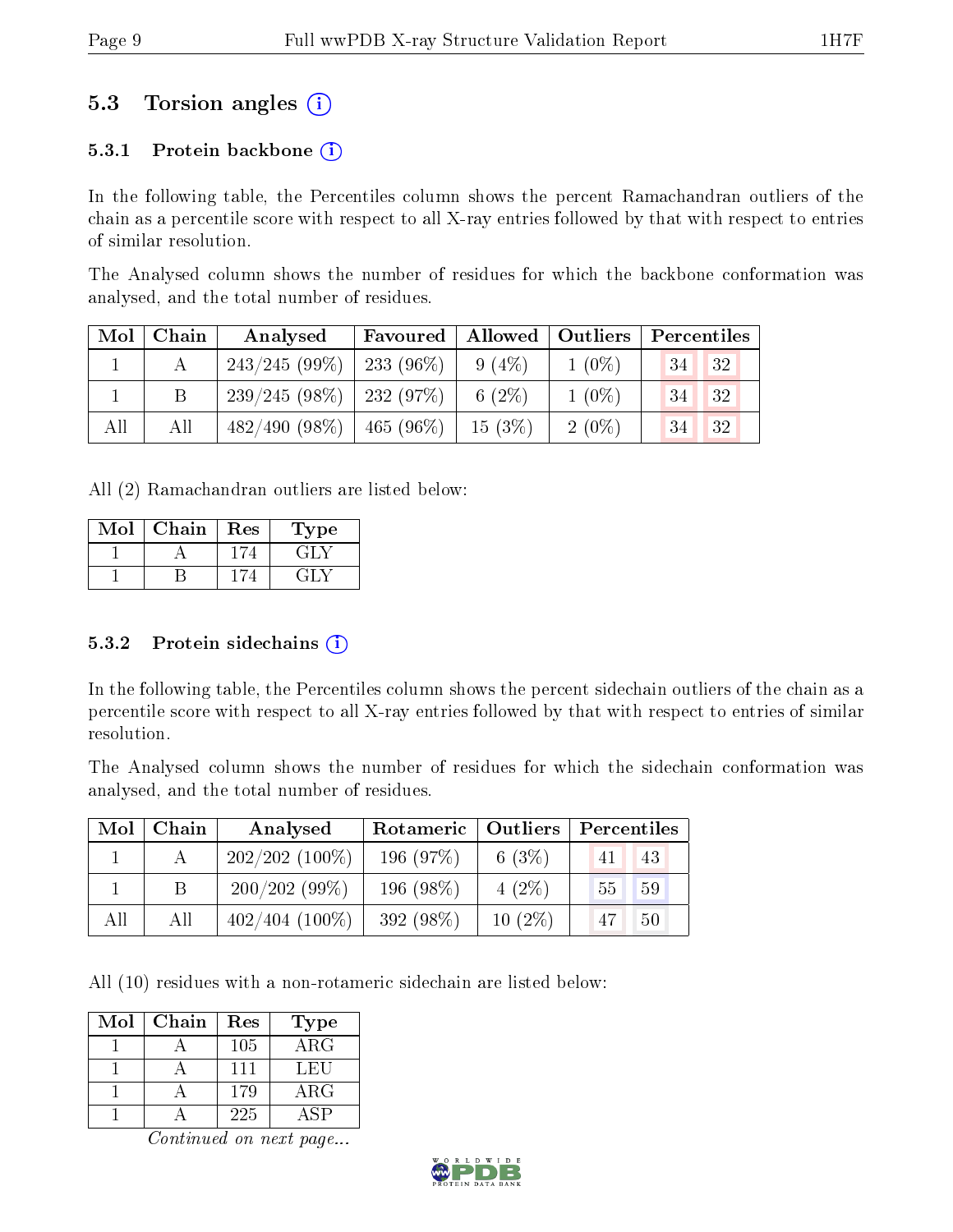Continued from previous page...

| Mol | Chain | Res | <b>Type</b> |
|-----|-------|-----|-------------|
|     |       | 226 | <b>THR</b>  |
|     |       | 236 | LEU         |
|     | R     | 10  | $\rm{ARG}$  |
|     | R     | 71  | <b>ASN</b>  |
|     | R     | 111 | LEU         |
|     |       | 179 | $\rm{ARG}$  |

Some sidechains can be flipped to improve hydrogen bonding and reduce clashes. All (8) such sidechains are listed below:

| Mol | Chain | Res | <b>Type</b>               |
|-----|-------|-----|---------------------------|
|     |       | 71  | $\overline{\mathrm{ASN}}$ |
| 1   | А     | 148 | <b>GLN</b>                |
| 1   | А     | 172 | <b>HIS</b>                |
|     | R     | 71  | <b>ASN</b>                |
|     | В     | 94  | <b>ASN</b>                |
|     | В     | 148 | <b>GLN</b>                |
|     | R     | 172 | HIS                       |
|     |       | 207 | <b>ASN</b>                |

#### 5.3.3 RNA (i)

There are no RNA molecules in this entry.

### 5.4 Non-standard residues in protein, DNA, RNA chains (i)

There are no non-standard protein/DNA/RNA residues in this entry.

### 5.5 Carbohydrates  $(i)$

There are no carbohydrates in this entry.

### 5.6 Ligand geometry  $(i)$

1 ligand is modelled in this entry.

In the following table, the Counts columns list the number of bonds (or angles) for which Mogul statistics could be retrieved, the number of bonds (or angles) that are observed in the model and the number of bonds (or angles) that are defined in the Chemical Component Dictionary. The Link column lists molecule types, if any, to which the group is linked. The Z score for a bond

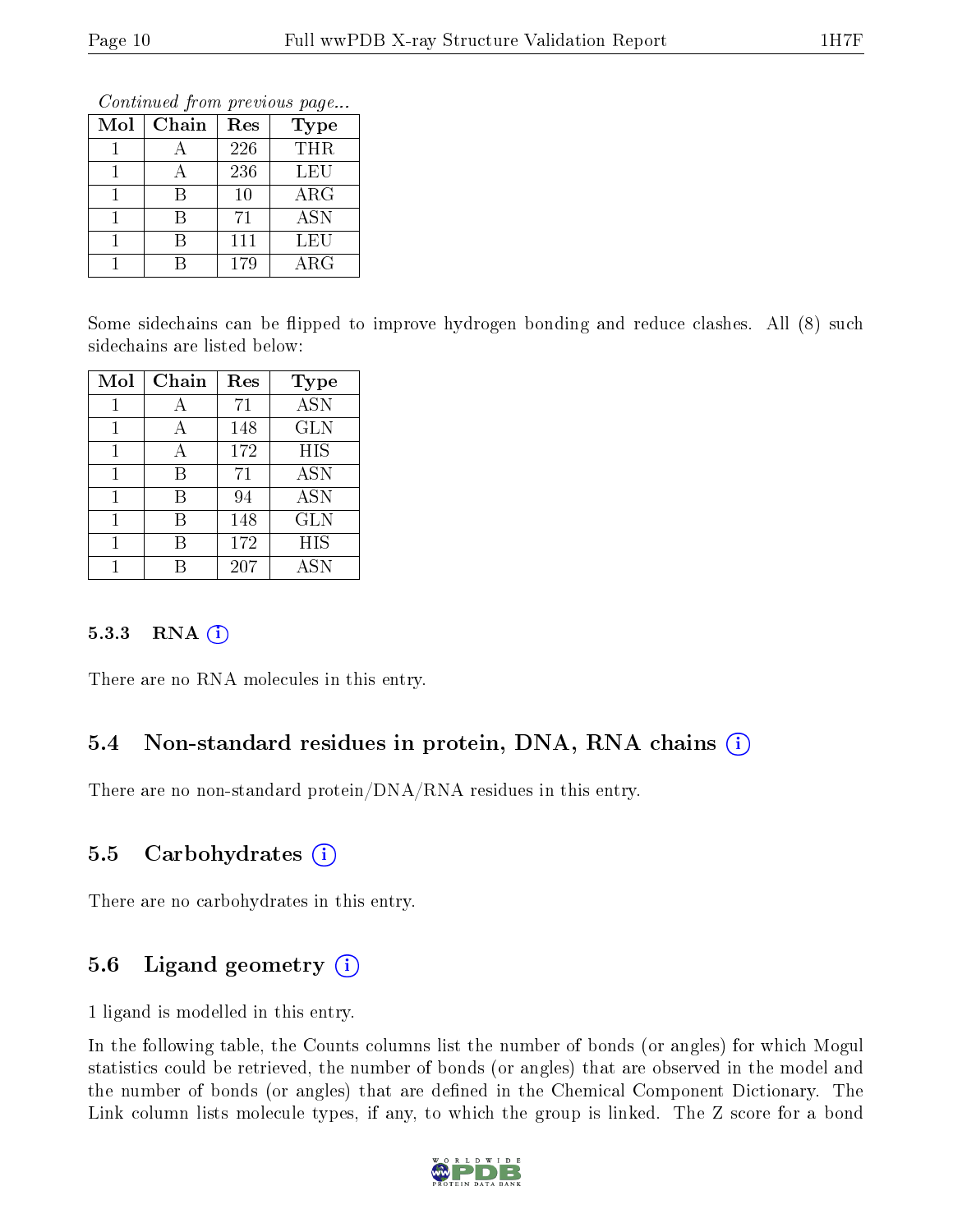length (or angle) is the number of standard deviations the observed value is removed from the expected value. A bond length (or angle) with  $|Z| > 2$  is considered an outlier worth inspection. RMSZ is the root-mean-square of all Z scores of the bond lengths (or angles).

| $\bf{Mol}$ |                                     |  |               |  | Link                |      | Bond lengths                                                                  |  | Bond angles |  |
|------------|-------------------------------------|--|---------------|--|---------------------|------|-------------------------------------------------------------------------------|--|-------------|--|
|            | $\mid$ Type $\mid$ Chain $\mid$ Res |  | $\rm{Counts}$ |  | RMSZ $  \#  Z  > 2$ |      | $\perp$ Counts $\mid$ RMSZ $\mid \#Z \mid > 2$                                |  |             |  |
|            | $\mathbb{C}5\mathrm{P}$             |  | 1242          |  | 19, 22, 22          | 1.79 | $\left( \frac{4 (21\%)}{24.33,33} \right)$ $\left( \frac{2.12}{2.12} \right)$ |  | $5(20\%)$   |  |

In the following table, the Chirals column lists the number of chiral outliers, the number of chiral centers analysed, the number of these observed in the model and the number defined in the Chemical Component Dictionary. Similar counts are reported in the Torsion and Rings columns. '-' means no outliers of that kind were identified.

|     |                      |                 | Mol   Type   Chain   Res   Link   Chirals   Torsions   Rings |  |
|-----|----------------------|-----------------|--------------------------------------------------------------|--|
| C5P | $\vert$ 1242 $\vert$ | <b>Contract</b> | $\frac{6}{8/26/26}$ 0/2/2/2                                  |  |

All (4) bond length outliers are listed below:

| Mol | Chain | Res  | Type | Atoms      | Z       | $\Box$ Observed(A) | Ideal(A) |
|-----|-------|------|------|------------|---------|--------------------|----------|
|     |       | 1242 | C5P  | $C4-N3$    | $-4.02$ | 1.29               | 1.35     |
|     |       | 1242 | C5P  | $C2-N3$    | 3.60    | 1.45               | 1.38     |
|     |       | 1242 | C5P  | $C5-C4$    | 3.06    | 1.48               | 1.41     |
|     |       | 1242 | C5P  | $O4'$ -C1' | 2.92    | 1.45               |          |

| Mol            | Chain | Res  | <b>Type</b> | Atoms          |         | Observed $(^\circ)$ | $Ideal(^{\circ})$ |
|----------------|-------|------|-------------|----------------|---------|---------------------|-------------------|
| $\mathcal{L}$  |       | 1242 | C5P         | $C2-N3-C4$     | 5.69    | 122.11              | 116.34            |
| 2              |       | 1242 | C5P         | $P-O5'-C5'$    | 4.64    | 131.08              | 118.30            |
| $\overline{2}$ |       | 1242 | C5P         | $C5-C4-N3$     | $-4.37$ | 116.68              | 121.72            |
| 2              |       | 1242 | C5P         | $N4-C4-N3$     | 3.75    | 122.42              | 116.49            |
| ച              |       | 1242 | C5P         | $O4'$ -C1'-C2' | $-2.58$ | 103.16              | 106.93            |

All (5) bond angle outliers are listed below:

There are no chirality outliers.

All (6) torsion outliers are listed below:

| Mol           | Chain | Res  | Type | Atoms                         |
|---------------|-------|------|------|-------------------------------|
| 2             |       | 1242 | C5P  | $C5'$ - $O5'$ - $P$ - $O3P$   |
| 2             |       | 1242 | C5P  | $C5' - O5' - P - O2P$         |
| $\mathcal{D}$ | R     | 1242 | C5P  | $O4'-C4'-C5'-O5'$             |
| 2             | R     | 1242 | C5P  | $C5'$ - $O5'$ - $P$ - $O1P$   |
| 2             |       | 1242 | C5P  | $C3'$ - $C4'$ - $C5'$ - $O5'$ |
| 9             |       | 1242 | C5P  | $C4'$ - $C5'$ - $O5'$ - $P$   |

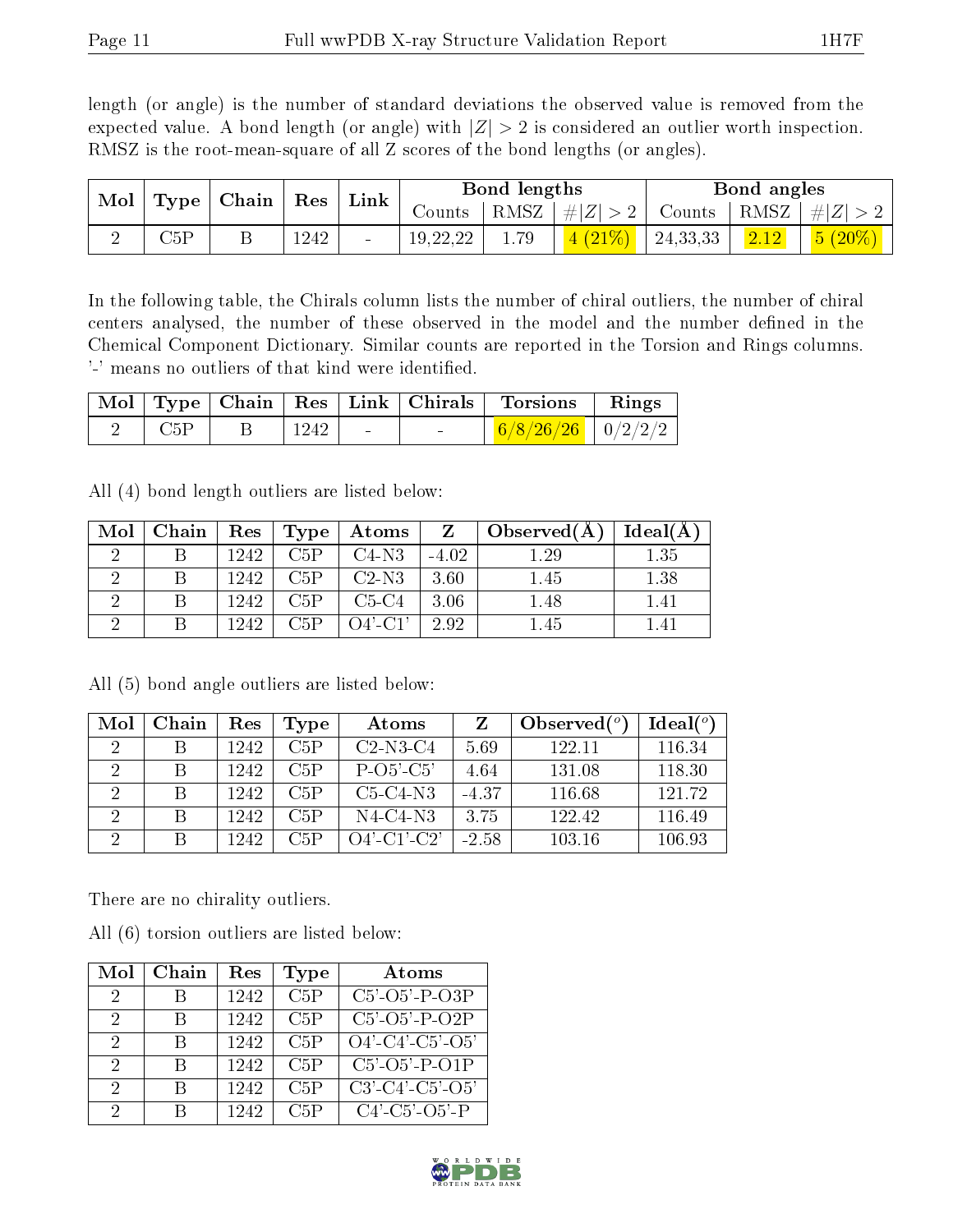There are no ring outliers.

1 monomer is involved in 1 short contact:

|  |            | Mol   Chain   Res   Type   Clashes   Symm-Clashes |
|--|------------|---------------------------------------------------|
|  | $1242$ C5P |                                                   |

The following is a two-dimensional graphical depiction of Mogul quality analysis of bond lengths, bond angles, torsion angles, and ring geometry for all instances of the Ligand of Interest. In addition, ligands with molecular weight > 250 and outliers as shown on the validation Tables will also be included. For torsion angles, if less then 5% of the Mogul distribution of torsion angles is within 10 degrees of the torsion angle in question, then that torsion angle is considered an outlier. Any bond that is central to one or more torsion angles identified as an outlier by Mogul will be highlighted in the graph. For rings, the root-mean-square deviation (RMSD) between the ring in question and similar rings identified by Mogul is calculated over all ring torsion angles. If the average RMSD is greater than 60 degrees and the minimal RMSD between the ring in question and any Mogul-identified rings is also greater than 60 degrees, then that ring is considered an outlier. The outliers are highlighted in purple. The color gray indicates Mogul did not find sufficient equivalents in the CSD to analyse the geometry.



#### 5.7 [O](https://www.wwpdb.org/validation/2017/XrayValidationReportHelp#nonstandard_residues_and_ligands)ther polymers  $(i)$

There are no such residues in this entry.

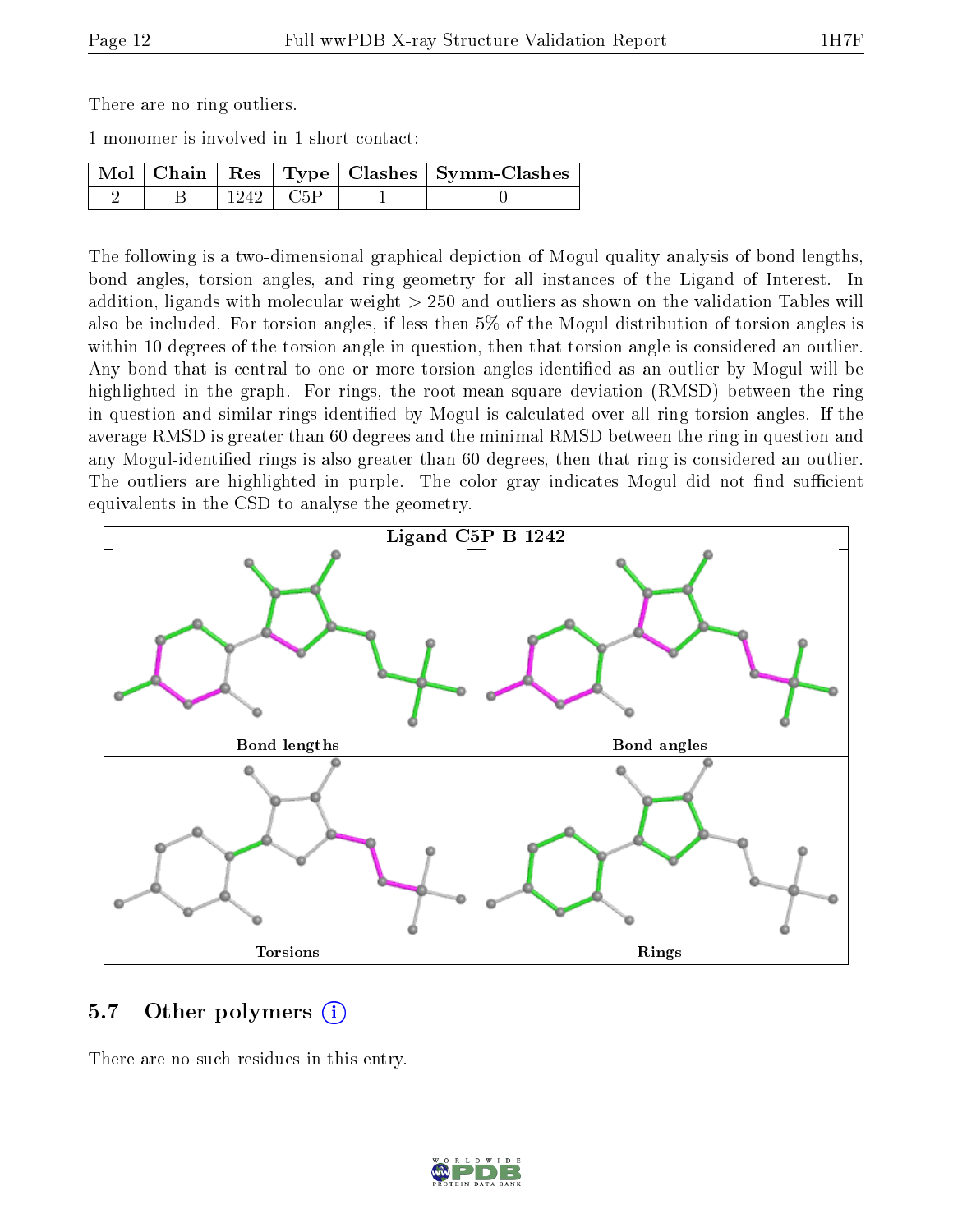## 5.8 Polymer linkage issues (i)

There are no chain breaks in this entry.

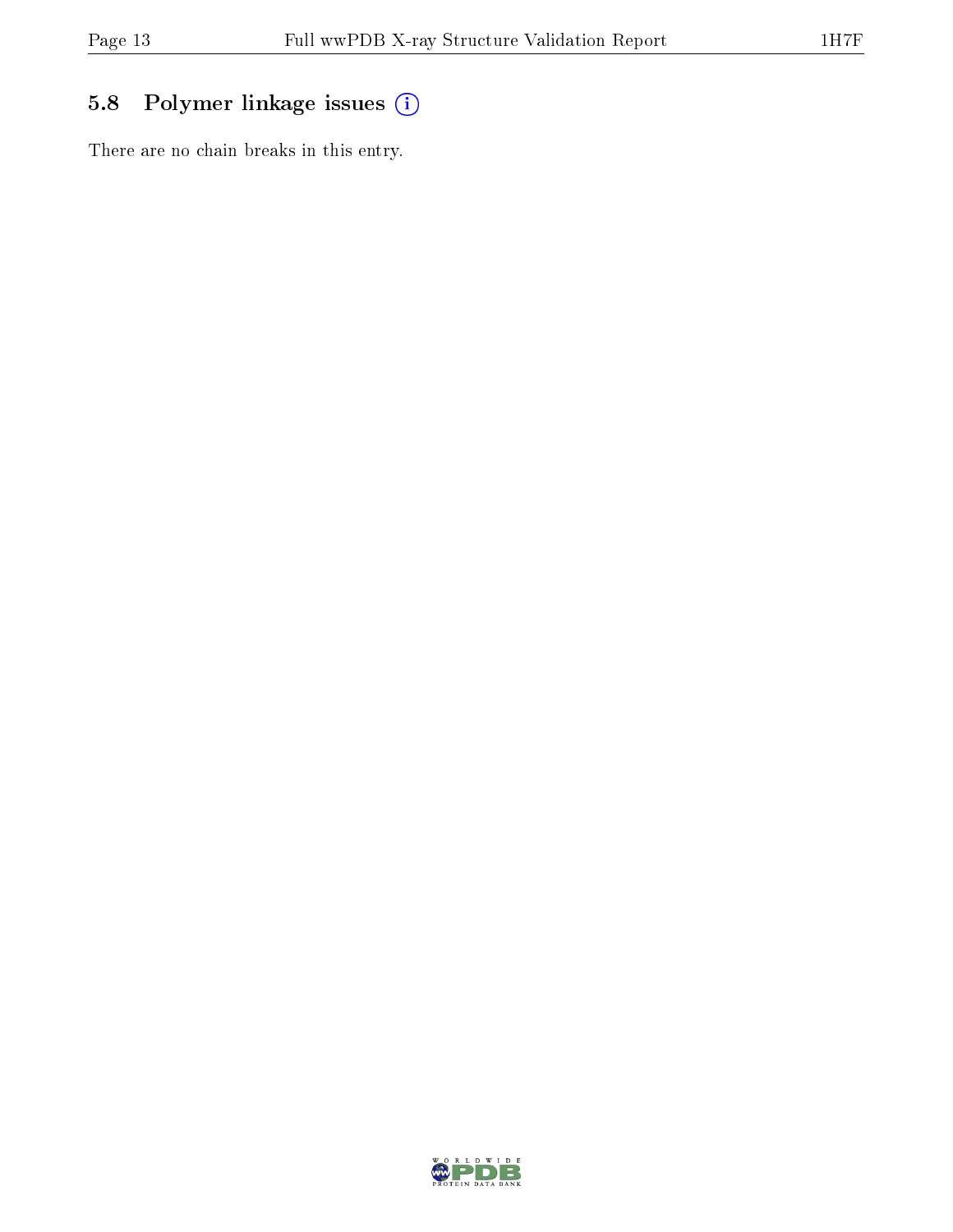## 6 Fit of model and data  $(i)$

### 6.1 Protein, DNA and RNA chains  $(i)$

In the following table, the column labelled  $#RSRZ> 2'$  contains the number (and percentage) of RSRZ outliers, followed by percent RSRZ outliers for the chain as percentile scores relative to all X-ray entries and entries of similar resolution. The OWAB column contains the minimum, median,  $95<sup>th</sup>$  percentile and maximum values of the occupancy-weighted average B-factor per residue. The column labelled ' $Q< 0.9$ ' lists the number of (and percentage) of residues with an average occupancy less than 0.9.

| Mol | Chain | Analysed         | ${ <\hspace{-1.5pt}{\mathrm{RSRZ}} \hspace{-1.5pt}>}$ | $\#\text{RSRZ}{>}2$ | $\perp$ OWAB( $\rm \AA^2)$ | Q <sub>0.9</sub> |
|-----|-------|------------------|-------------------------------------------------------|---------------------|----------------------------|------------------|
|     |       | $245/245(100\%)$ | $-0.05$                                               | $17(6\%)$ 16<br> 20 | 5, 23, 87, 100             |                  |
|     |       | $241/245(98\%)$  | $-0.43$                                               | $2(0\%)$ 86 88      | 8, 19, 41, 76              |                  |
| All | All   | $486/490(99\%)$  | $-0.24$                                               | $19(3\%)$ 39<br>45  | 5, 21, 70, 100             |                  |

All (19) RSRZ outliers are listed below:

| Mol            | Chain              | Res | Type         | <b>RSRZ</b> |  |
|----------------|--------------------|-----|--------------|-------------|--|
| 1              | А                  | 13  | SER          | 7.7         |  |
| $\mathbf{1}$   | $\overline{\rm A}$ | 14  | <b>SER</b>   | 6.3         |  |
| $\mathbf{1}$   | $\overline{\rm A}$ | 12  | <b>GLY</b>   | 6.3         |  |
| $\mathbf{1}$   | $\boldsymbol{A}$   | 15  | $\rm{ARG}$   | 4.8         |  |
| $\overline{1}$ | $\overline{\rm A}$ | 245 | ALA          | 4.5         |  |
| $\overline{1}$ | $\overline{\rm A}$ | 244 | <b>ASN</b>   | 4.4         |  |
| $\overline{1}$ | $\overline{A}$     | 74  | GLU          | 4.1         |  |
| $\mathbf{1}$   | A                  | 227 | PRO          | 3.9         |  |
| $\mathbf{1}$   | $\mathbf{A}$       | 17  | PRO          | 3.8         |  |
| $\mathbf{1}$   | $\overline{\rm A}$ | 16  | LEU          | 3.3         |  |
| $\mathbf{1}$   | A                  | 242 | ALA          | 3.1         |  |
| $\mathbf{1}$   | Β                  | 239 | GLN          | $3.0\,$     |  |
| $\overline{1}$ | $\overline{A}$     | 226 | THR          | $2.5\,$     |  |
| $\overline{1}$ | $\overline{B}$     | 241 | <b>LEU</b>   | 2.4         |  |
| $\mathbf{1}$   | $\overline{\rm A}$ | 71  | <b>ASN</b>   | 2.4         |  |
| $\mathbf{1}$   | $\overline{\rm A}$ | 243 | GLU          | 2.3         |  |
| $\mathbf{1}$   | $\overline{\rm A}$ | 228 | <b>ALA</b>   | 2.1         |  |
| $\mathbf{1}$   | A                  | 229 | <b>CYS</b>   | 2.0         |  |
| $\mathbf{1}$   | А                  | 225 | $_{\rm ASP}$ | $2.0\,$     |  |

### 6.2 Non-standard residues in protein, DNA, RNA chains (i)

There are no non-standard protein/DNA/RNA residues in this entry.

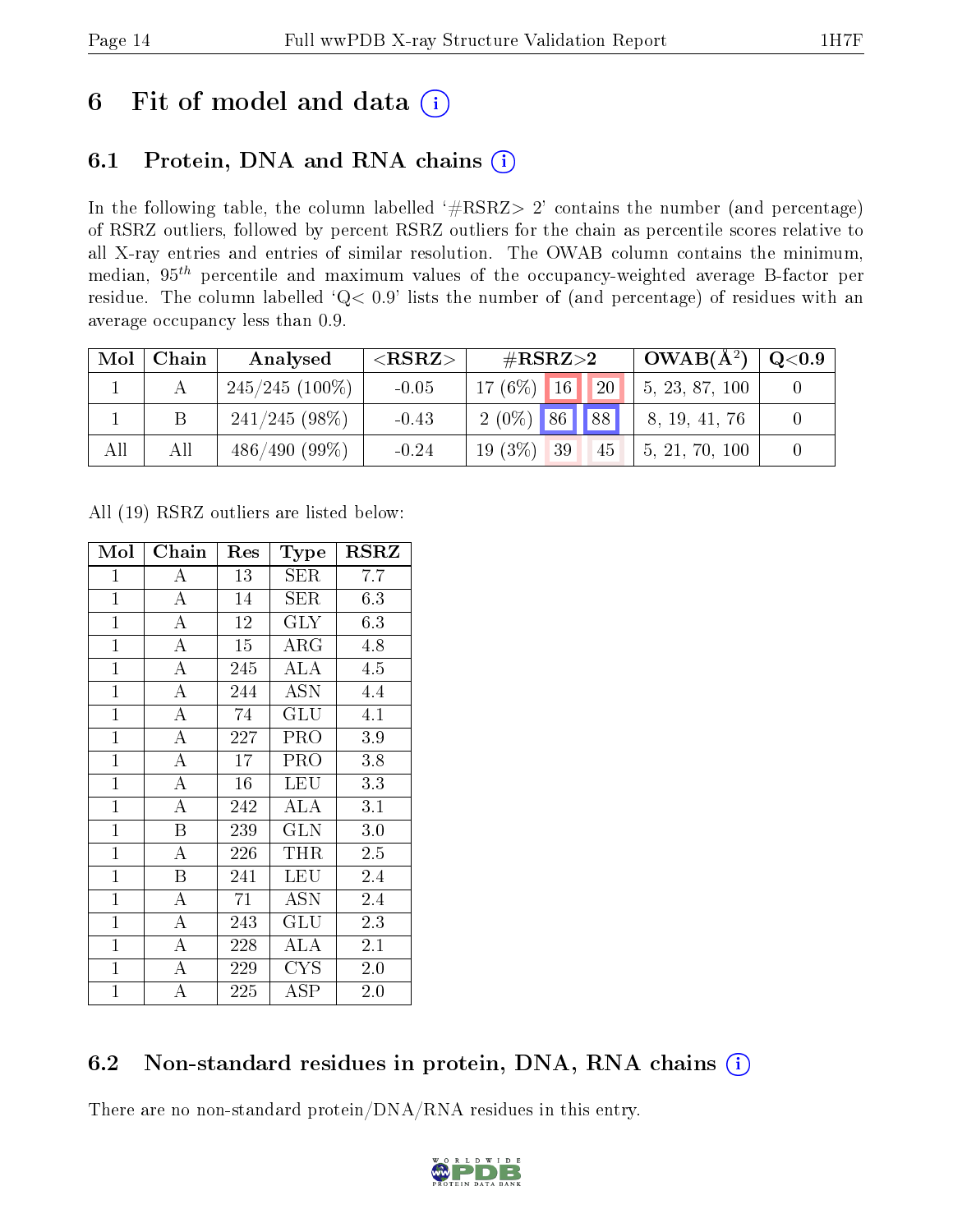#### 6.3 Carbohydrates (i)

There are no carbohydrates in this entry.

#### 6.4 Ligands  $(i)$

In the following table, the Atoms column lists the number of modelled atoms in the group and the number defined in the chemical component dictionary. The B-factors column lists the minimum, median,  $95<sup>th</sup>$  percentile and maximum values of B factors of atoms in the group. The column labelled  $Q < 0.9$ ' lists the number of atoms with occupancy less than 0.9.

|  |  |                |      | $\mid$ Mol $\mid$ Type $\mid$ Chain $\mid$ Res $\mid$ Atoms $\mid$ RSCC $\mid$ RSR $\mid$ B-factors(A <sup>2</sup> ) $\mid$ Q<0.9 |  |
|--|--|----------------|------|-----------------------------------------------------------------------------------------------------------------------------------|--|
|  |  | $1242$   21/21 | 0.93 | 22, 30, 55, 57                                                                                                                    |  |

The following is a graphical depiction of the model fit to experimental electron density of all instances of the Ligand of Interest. In addition, ligands with molecular weight  $> 250$  and outliers as shown on the geometry validation Tables will also be included. Each fit is shown from different orientation to approximate a three-dimensional view.